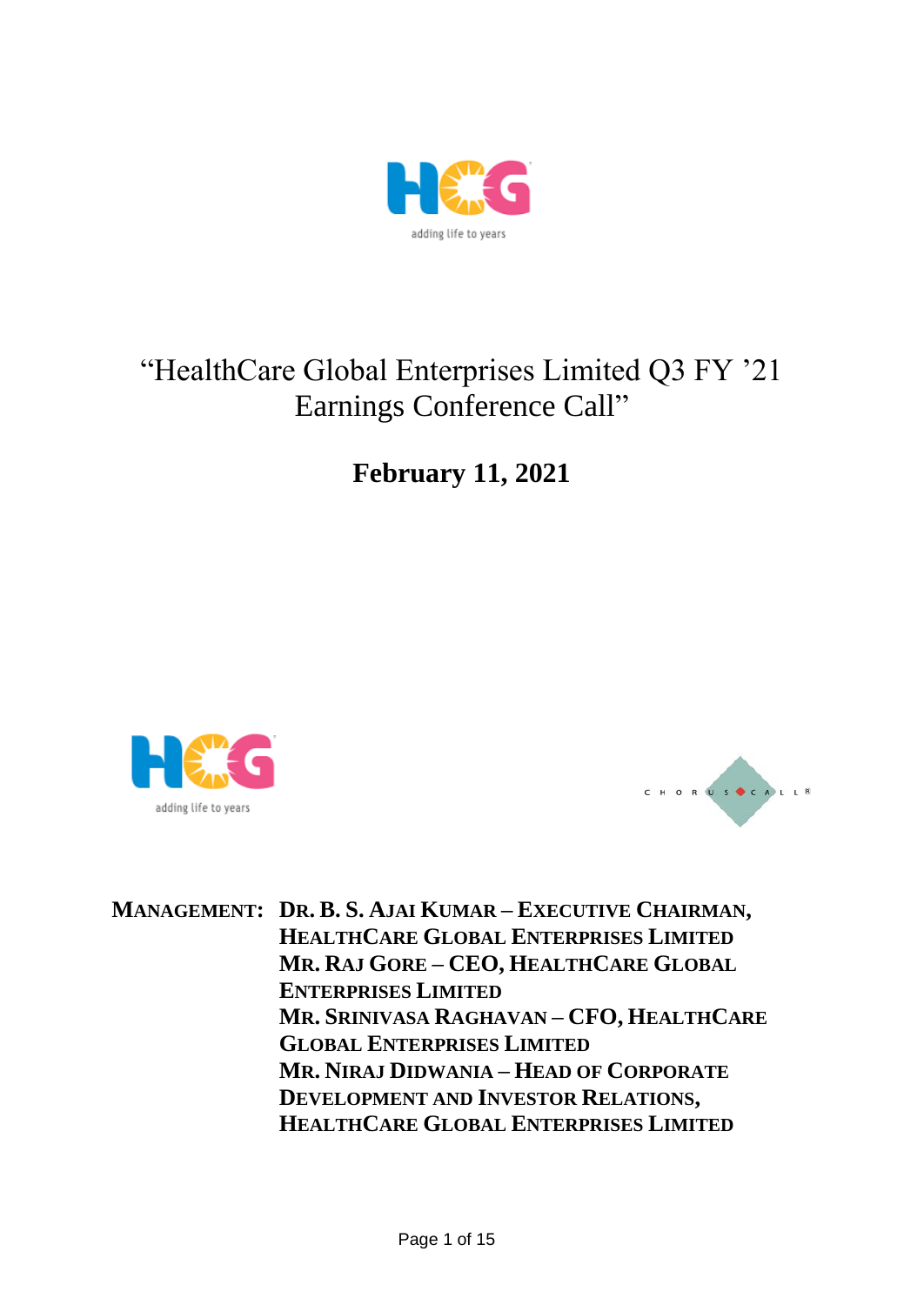

- **Moderator:** Ladies and Gentlemen, Good Day and Welcome to the HealthCare Global Enterprises Limited Q3 FY '21 Earnings Conference Call. As a reminder, all participants' lines will be in the listenonly mode, and there will be an opportunity for you to ask questions after the presentation concludes. Should you need assistance during the call, please signal an operator by pressing '\*' and then '0' on your touchtone phone. I now hand the conference over to Mr. Niraj Didwania, Head of Corporate Development and Investor Relations. Thank you and over to you, Sir.
- **Niraj Didwania:** Thank you. Good evening and a very warm welcome to all participants to HealthCare Global Enterprises Limited Q3 FY '21 Earnings Conference Call. Today, we have with us Dr. B. S. Ajai Kumar – Executive Chairman; Mr. Raj Gore – CEO; and Mr. Srinivasa Raghavan – CFO of HCG along with the Management team to share highlights of our business and financials for the quarter. We have uploaded an earnings update presentation to the stock exchanges and also shared the same through our mailers and on our website.

Without further ado, I hand over the call to Dr. B. S. Ajai Kumar.

**B. S. Ajai Kumar:** Thanks Niraj, a very warm welcome to all the participants. With great pleasure, I would like to introduce and welcome Mr. Raj Gore as CEO of HCG. Welcome Raj. We welcome initiatives by the Government to support COVID vaccination program and increase healthcare expenditure at the industry gains much deserved prominence in India's journey of becoming an economic superpower in the coming years. I know we have all been through a tough time in the last year, but sometimes tough time also gives us an insight what really this country needs. I think the importance what has been planned in the budget speech recently is very much welcome. Of course the devil is always in the details, we need to look at the details and come to a definite agreement on what really, how is it going to really impact the future of healthcare in India. Fortunately, we have actually seen easing up COVID cases during the last quarter, particularly towards the end of the year, hopefully, there will not be any new strains and no second wave and with the vaccination in full progress, we should certainly be looking at things coming to near normal in the very near future.

> We are very pleased to report Q3 of YTD of FY '21 results with strong recovery in performance across the board. We are entering an exciting phase for HCG with our leadership team strengthened with joining of Mr. Raj Gore as CEO and several of our new centers already over their tipping point and moving towards profitability. With combined strength of HCG's presence, brand, and balance sheet, we are at an inflection point and will continue to be at the forefront in delivering high quality cancer care and outcomes to the patient at a scale on a pan-India basis. We appreciate the support of all our stakeholders, which includes our shareholders, our patients, public at large, and our employees who stood by us during the difficult period and without which this vision cannot be realized.

I would now request Mr. Raj Gore to share few comments from his side. Raj.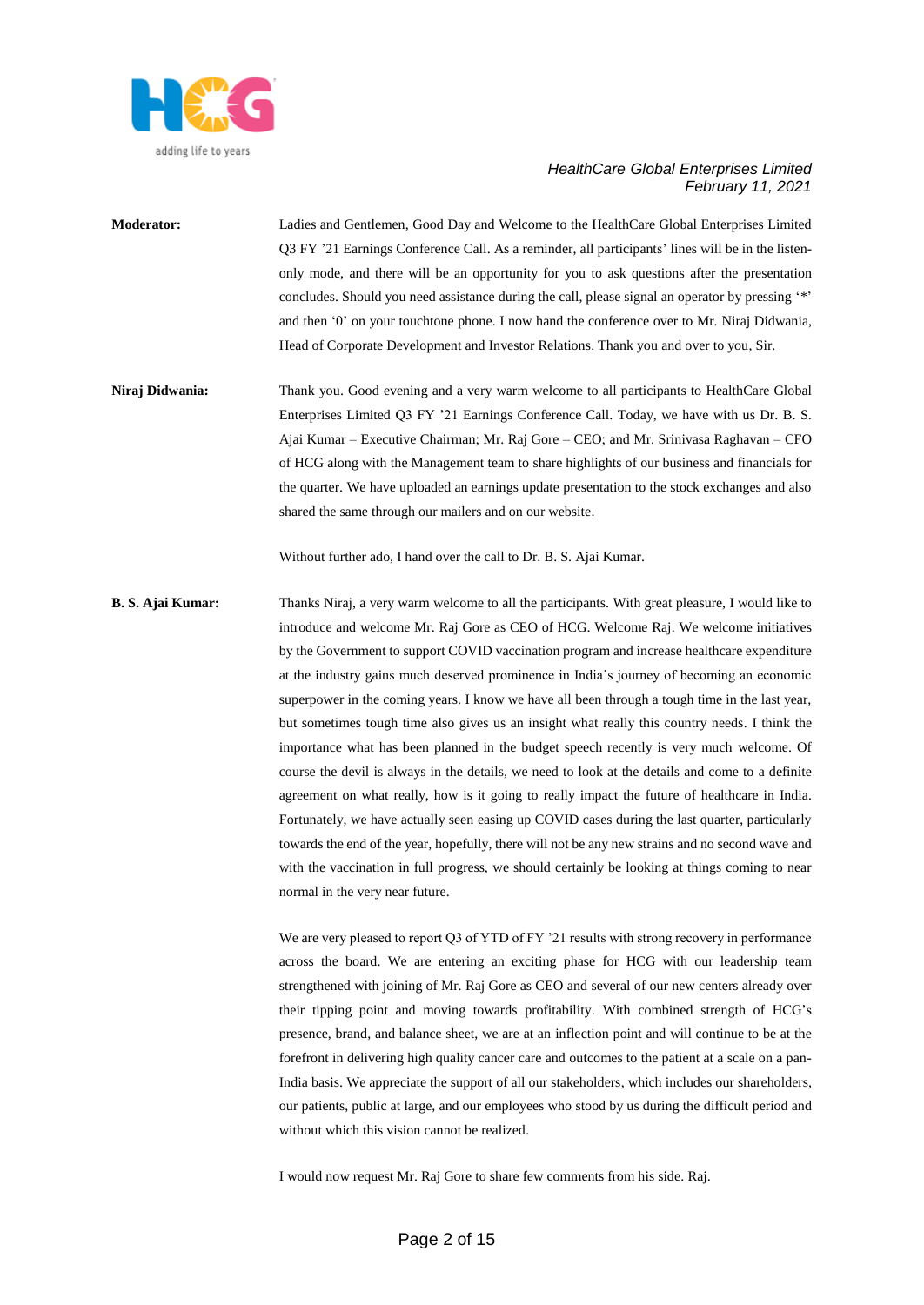

# **Raj Gore:** Thank you, Dr. Ajai. A very warm welcome to all the participants and I look forward to interacting with all of you in the near future. HCG's Oncology focus network of hospitals, uniquely positions us to address the growing cancer burden in India holistically. Not only have we demonstrated great resilience during the tough COVID times, but also we have now entered the full year of consolidation with completion of CAPEX and focus shifting to driving profitability and improving efficiencies. We are emerging as the largest private Oncology player in Maharashtra with Borivali, Mumbai, achieving breakeven and other centers ramping up towards profitability. With a majority of our other region delivering revenue growth year-onyear basis, we expect to see robust growth in EBITDA and operating cash flows in the coming quarters. HCG will continue to strengthen its dominant leadership in Oncology, fertility, and precision diagnostics, and we remain committed to driving long-term value creation for all our stakeholders. I would now like to handover the call back to Dr. Ajai.

# **B. S. Ajai Kumar:** Thank you very much Raj. Coming to business update for Q3 FY '21, resilience and increasing normalization with reduction of COVID cases, HCG operating EBITDA grew 26% with margin expansion of 170 BPS on QoQ basis. New HCG Centers delivered strong revenue growth of 24.8% YoY. HCG centers revenue recovered with 0.3% growth YOY driven by domestic business ramping up. Excluding revenue from international patients, all the top five regions delivered revenue growth on YoY basis. All round strong performance in Maharashtra region, revenue growth of 19.8% YoY and operating EBITDA margin at unit level of 15.6% as compared to 9.9% in corresponding quarter of previous year. Borivali center commenced offering bone marrow transplant procedures and I am very happy to report that at unit level operating EBITDA for Borivali is breakeven and continues to be so for the quarter. Revenue growth of 68.7% at Nagpur center and 179% at South Mumbai center on YoY basis on the verge of achieving operating EBITDA breakeven at this unit level also. Strand Life Sciences, a pioneer in bio-informatics and precision diagnostics in India where HCG owns 38.2% stake saw continued improvement in profitability and strong business traction.

In other updates, Board decided to discontinue Kochi project on the basis of commercial and strategic parameters as we all know Kochi project was delayed for various reasons in the past which we have talked and particularly with further delay due to COVID and some other developments happening in Kochi, it was felt clearly going forward it may take a long time to bring it to profitability. In view of this, at this point, Kochi project has been discontinued. Now, I request our CFO, Srinivasa Raghavan to share the financial highlights. Srini.

**Srinivasa Raghavan:** Thanks Dr. Ajai. Welcome to all investors and the analyst, effective April 1, 2019, the company has adopted Ind-AS 116 leases standards, apply to lease contracts existing on April 1, 2019, and all financials are as per Ind-AS 116. Highlights for quarter ended December 31, 2020, consolidated revenue was INR 2,740 million as compared to 2,779 million in the corresponding quarter of the previous year reflecting a very small decline of 1.4% and a quarter-on-quarter growth of 10.5%. Consolidated EBITDA was INR 437 million as compared to INR 482 million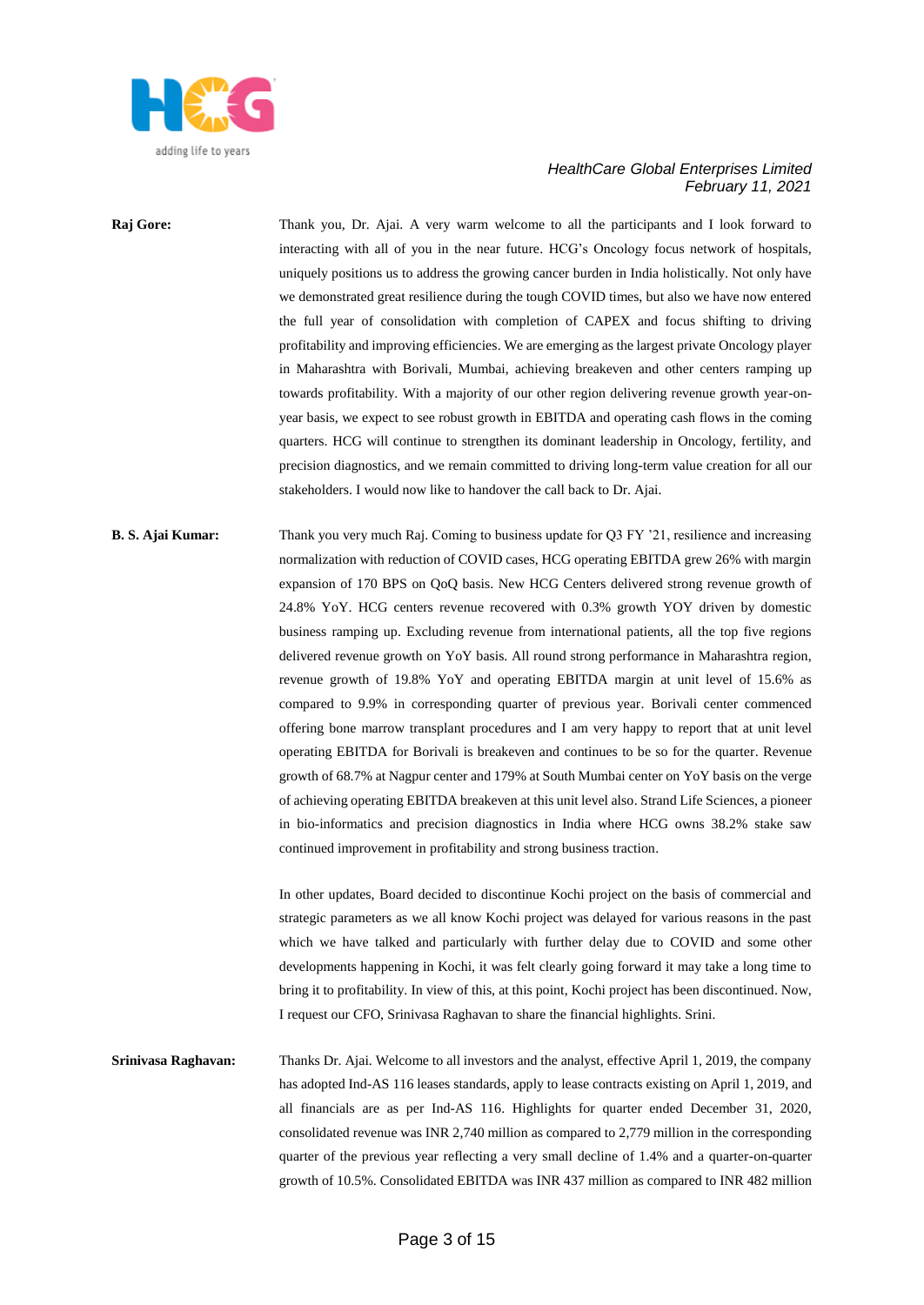

in the corresponding quarter of the previous year, a decline of 9.4% YoY and a growth of 28.3% quarter-on-quarter. Consolidated operating EBITDA was INR 378 million as compared to INR 457 million in the corresponding quarter of the previous year, a decline of 17.3% YoY and a growth of 26% quarter-on-quarter. Operating EBITDA for existing centers was INR 399 million a growth of 21.3% quarter-on-quarter reflecting an operating EBITDA margin of 18.2%. New center loss was INR 21 million as compared to a loss of INR 57 million in the corresponding quarter of the previous year, a reduction of 63.2% YoY and 27.6% quarter-on-quarter. Consolidated PAT with a loss of INR 293 million as compared to a loss of INR 228 million in the corresponding quarter of the previous year.

I now request your attention to Slide #9 please. Q3 '21 revenue declined 1.4% YoY, HCG Centers by -0.3%, Milann Centers by 26%. Q3 '21 operating EBITDA existing centers INR 399 million 18.2% margin versus 22.1% margin in Q3 FY '20. New centers, loss of INR 21 million versus loss of INR 57 million in Q3 FY '20.

I now move to Slide #10 of investor presentation. YTD '21 revenue declined 13.3% YoY, HCG Centers by 11.2% and Milann Centers by 44%. YTD '21 operating EBITDA existing centers INR 984 million, which is 17.6% margin which is 22.9% margin in YTD FY '20. New centers loss of INR 111 million, this is loss of INR 148 million in YTD FY '20. I now request Dr. Ajai Kumar to share the operating highlights.

**B. S. Ajai Kumar:** Thanks Srini. Now, I would like to draw your attention to Slide #11 of the presentation. Revenue split of our business is 95% contributed by HCG Centers and 5% by Milann Fertility Centers. Within HCG Centers, Karnataka's contribution to revenue is at 34% followed by Western India comprising of Gujarat of 29% and Maharashtra at 16% jointly contributing a total of 45% of the total revenues followed by East India and Andhra Pradesh at 9% and 8% respectively. Tamil Nadu and North India contributing 2% each. Now, I would like to draw your attention to Slide #12 of the presentation. Strong resilience in revenue across centers located in Tier-2, Tier-3 towns in Q3 FY '21. South Mumbai showed 179% YoY, Nagpur 68.7% YoY, and Hubli 29.3 YoY. New centers contributed revenue of INR 509 million in Q3 FY '21 versus INR 408 million in Q3 FY '20. Revenue from existing HCG Centers declined by 4.3% in Q3 FY '21 on YoY basis.

> I would now like to draw your attention to Slide #13 of the presentation. ARPOB per existing center was INR 33,074 against INR 33,918 during Q3 FY '20. ALOS at 2.31 days showed marginal increase. Operating EBITDA margin was impacted with scale up and losses of new centers. The existing centers operating margin declined by 260 bps to 22.7% in Q3 FY '21 from 25.3% in Q3 FY '20. In Karnataka region, the Center of Excellence showed revenue growth of 20% QoQ and decline of 6.8% YoY. The Center of Excellence ARPOB of INR 49.7 K and 19% operating EBITDA margin. Revenue from international patients as expected impacted on account of COVID restrictions. With respect to Gujarat region, Baroda commenced offering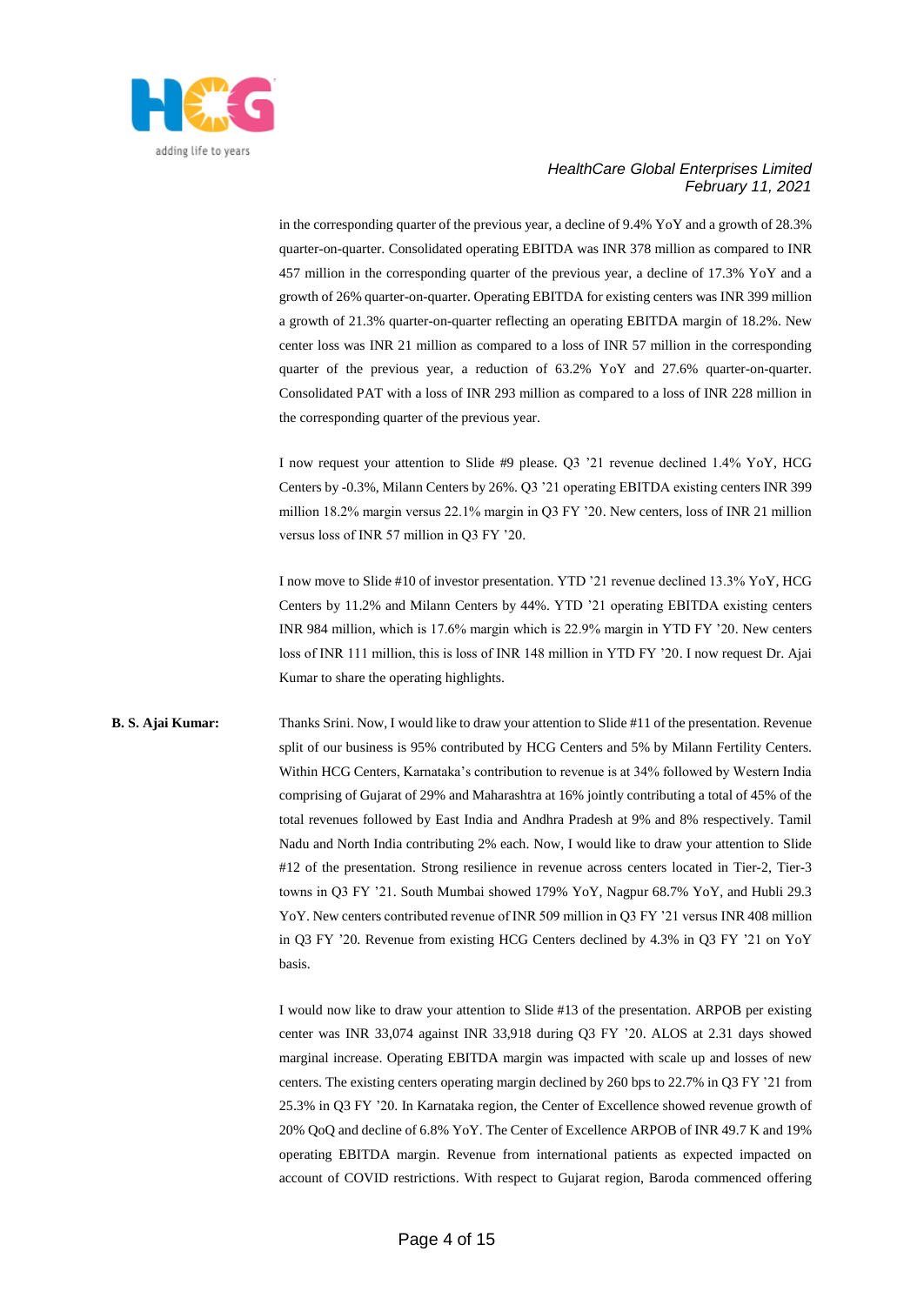

bone marrow transplant procedures. Revenue of Oncology centers grew by 0.5% year-on-year with operating EBITDA margin at 22.7%, 19.1% of the revenue from the region was contributed by COVID patient treatments in Gujarat.

With respect to Maharashtra region, leading revenue growth amongst all regions was 19.8% YoY basis. Borivali center has launched bone marrow transplant unit and achieved a break even at unit level. Nagpur and South Mumbai centers ramp up on verge of EBITDA breakeven at unit level. In Andhra Pradesh, centers across the region showed strong resilience with 3.5% revenue growth YoY. Focus on improving revenue mix through reduction of scheme business. In East India, existing centers across the region showed strong resilience with overall revenue growth of 4.9% despite COVID restrictions, existing centers were at 24.5% operating EBITDA margin. Coming to Slide #15 covering key initiatives from Milann Fertility business, strong recovery in registration and IVF cycles over the previous quarter, revenue grew 18% and IVF cycles grew 23% QoQ. We are looking to consolidate and focus Bangalore and North India regions in the near term. Now, at this point I would like to reemphasize what Srini said before I hand over to Srini. We would like to inform that from next year, we would be presenting all financials on Ind-AS basis only including EBITDA and debt. We are working with various stakeholders to redefine our financial metrics and we would be sharing some of these in the Q4 presentation. We thought it is a good time to give you heads up and you have to make this, requesting you to make appropriate notes as needed.

With this, I would now like to hand over to Srini.

**Srinivasa Raghavan:** Thanks Dr. Ajai. I would now like to draw your attention to Slide ##16, please. With respect to the capex table, we have implemented judicious control measures with respect to both routine and growth capex with most of our expansion completed. Total capex for Q3 FY '21 was INR 110 million. With respect to net debt, as on December  $30<sup>th</sup>$ , net debt was INR 2954 million, a reduction of INR 50 million quarter-on-quarter on account of improved operating cash flow with a substantial deleveraging of the balance sheet and a strong recovery towards the end of Q3 FY '21, we expect to maintain debt levels in this range or lower in near term and look forward to focusing on free cash flow generation. I would now like to draw your attention to Slide ##17, please. HCG Kochi project discontinued as per Board decision in Q3 FY '21; we are not expecting any new centers for next financial year. We do not have any committed new centers for Milann, with this I would now like to hand over the call back to Niraj.

**Niraj Didwania:** Thanks Srini and Dr. Ajai for sharing the financial and business highlights. Please note the comments from the Management team are intended to share qualitative perspective and insights. These should not be considered as financial or operating guidance regarding the business. We would now like to open the call to take questions from the participants.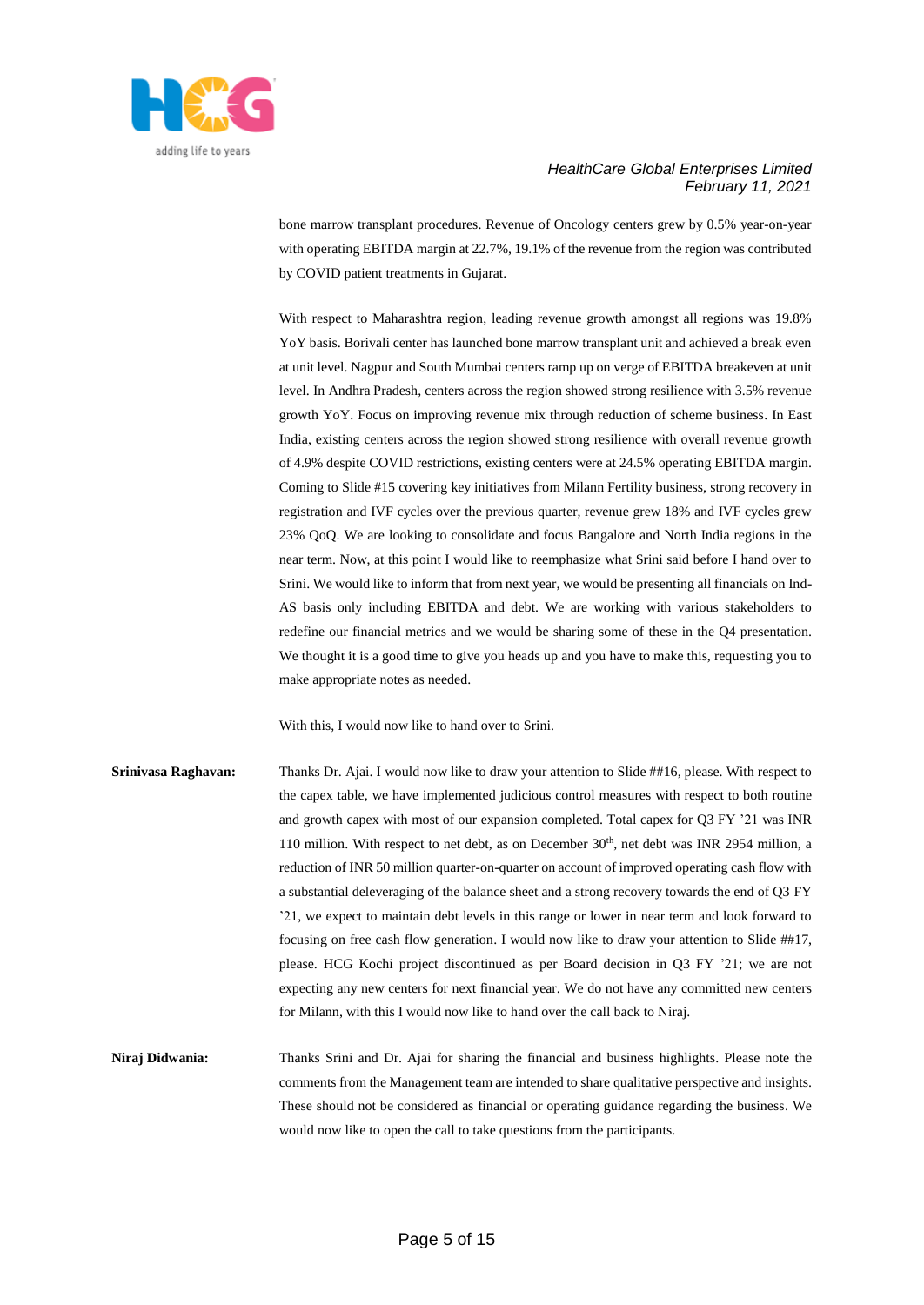

**Moderator:** Thank you very much. We will now begin the question and answer session. The first question is from the line of Chandramouli Muthiah from Goldman Sachs. Please go ahead.

**Chandramouli Muthiah:** Good Evening and thank you for taking my questions. My first question is on medical tourism, so could you let us know maybe at what level the medical tourism revenue is versus normalized in the quarter gone by because I think that is slightly higher margin business in our business case?

- **B. S. Ajai Kumar:** Yes, Chandramouli, you are right that is at a higher margin, but as you know that as we reported last time also because of the airline restrictions and the foreign patients were not allowed to come to India initially. Now it is somewhat happening, but very restricted, so our international business now is about 35% of what is the normal, so that is where we are, but with decrease in the number of COVID cases and once the airspace is completely open, we expect that to happen very soon maybe end of March. We expect the flow to improve and reach over 50% hopefully by end of this quarter and post that, we are positive that there will be normalization happening if not in the first quarter at least in the second quarter.
- **Chandramouli Muthiah:** Got it, that is helpful and just related to that I think in the previous quarter, we had mentioned towards the end of the quarter, the run rate was sort of 95% of the normalized level, understand medical tourism was probably a lower contributor at that point, but now that we have a little bit of medical tourism in this quarter maybe in the month of December if you could give us some colour on because I think the quarterly revenue is probably flat on an HCV basis and 1% on a consol basis, so in the month of December have we returned to sort of single digit growth on the overall basis?
- **B. S. Ajai Kumar:** The domestic market is at about like what we said about 95% for domestic market, but international as I said is about 35%, so that is where we are and we expect domestic market to recover to almost 100% in the next few months, but this one I have to say with slight caveat I know in Oncology there will not be pent up like others, but still we have to be cautious for the next quarter or two to see whether some of the patient bump up is from the patient who waited in the first few quarters coming, so we are monitoring it carefully, so we will know the answer whether it is sustainable growth what is happening because we are seeing a significant footfall in most of our centers and with the addition of international we expect this to ramp up quite fast when the international ramps up happens, but the domestic side we are quite happy and very positive of what is happening with a slight caveat that this has to be monitored for the next two quarters.
- **Chandramouli Muthiah:** Got it that is helpful, my second question is on the expense run rate, so we had some expense cutting plans, there was temporary sort of wage reductions in the June and the September quarters, so I think now revenue seems to be back to a normal run rate if I compare the expenses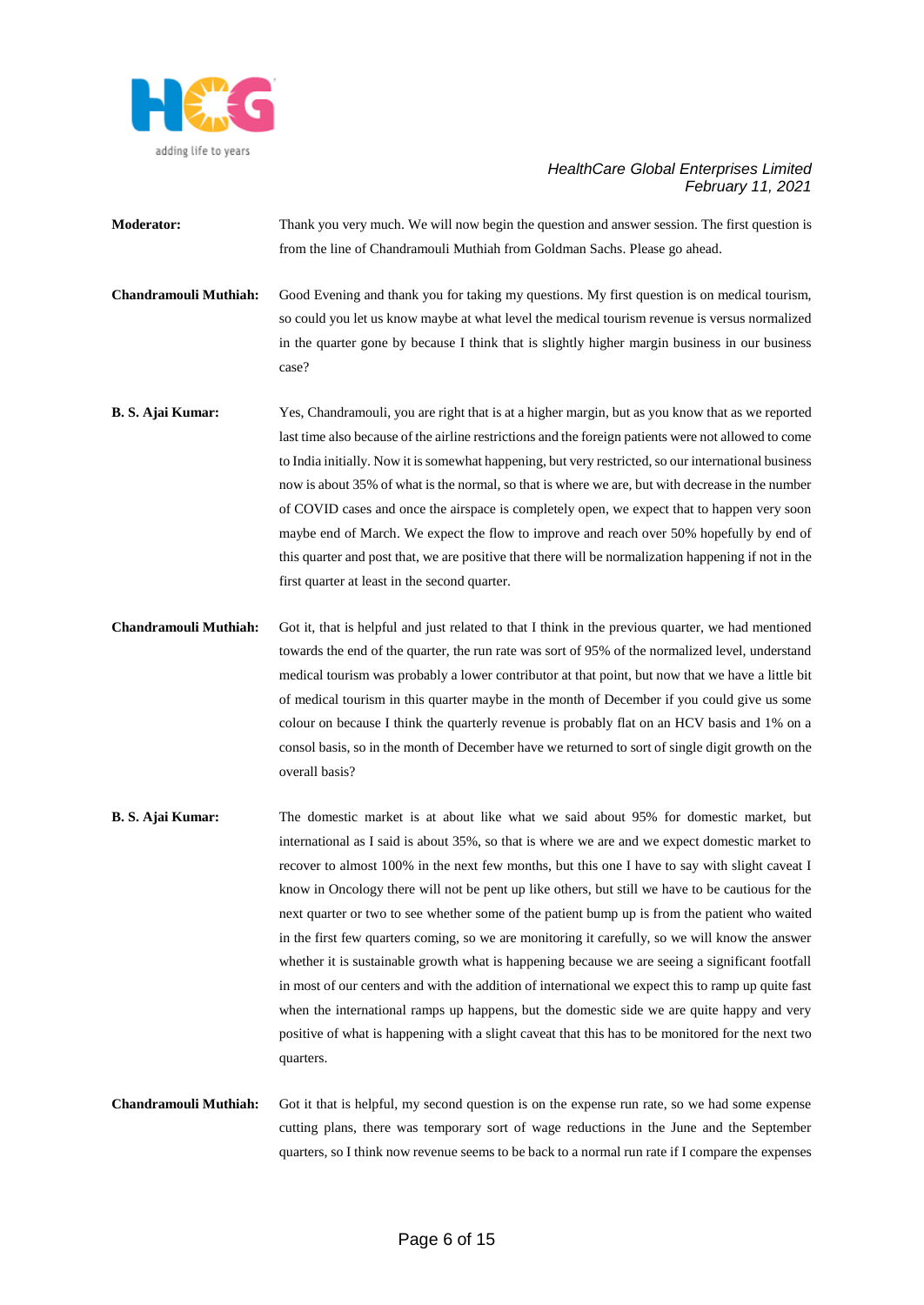

as well it seems to be almost the same as what it was this time last year, so our expense is fully back to the normalized run rate or is there some more room to run there on expenses?

**B. S. Ajai Kumar:** All the expenses are pretty much normalized now, normalization of salary everything has happened. Some of the shared services we did, some of the real estate cut down we did for the corporate offices and all they are sustainable, because we also learnt a lot from the COVID where we have now used shared services to cut down on the office usage, work from home all of this in the corporate office, so that will show some reduction in the non-hospital and the corporate office and other real estate, but otherwise everything has been normalized.

- **Chandramouli Muthiah:** Got it and that is helpful, my last question is on the upcoming facilities, so I think it has now been clarified that there will be no new facilities coming up in FY '22 and focus is going to be on consolidation of the existing facilities, so now that Cochin has been abandoned, how are we thinking about the other facilities that was in the pipeline i.e. Delhi, is that being actively reviewed for viability or is that something that is likely to go ahead at some point in the future?
- **B. S. Ajai Kumar:** Gurgaon, we have taken a decision to narrow the scope right now, so the work is going on, whether for example we are now moving towards radiation, medical oncology, and surgical decision will be taken after the second quarter, the entire real estate of course is there, so it is for us to take a decision at the right time, so we are monitoring it how the revenue for the entire HCG does, what will be the profitability based on that we are going to take a call after the second quarter whether to withhold for a while, but eventually our plan is to complete the Gurgaon project primarily because we know it is in a very prominent area and we know this will be a successful model, a dedicated Oncology there. Obviously there are other centers, but most of them are Multispecialty with Oncology, but we will be one of the few dedicated Oncology centers and our brand name is quite well known, so the only issue here is in the past as you know, Chandramouli, we had several new centers at the same time which caused the perception in the market with negative EBITDA of these centers which kind of eroded our overall profitability of the mature centers, so we want to be clear we are not in that position which we are not now particularly with the funding and various measures and particularly since Mumbai and all the centers breaking even, so we are closely monitoring even the Calcutta Center which we expect to breakeven in the coming year. With all that happening, our Gurgaon Center probably will be the only center, which will be new in the year '22-23, that gives us that cushion for us one more year, so with that in mind we have decided to go with a very narrow focus and if necessary depending on the macro-condition to decide on the expansion.

**Moderator:** Thank you. The next question is from the line of Nitin Agarwal from DAM capital. Please go ahead.

**Nitin Agarwal:** Thanks for taking my question, Raj if I can probably, when you look at HCG business when you start stepping into today, over the next couple of years what would your strategic priorities be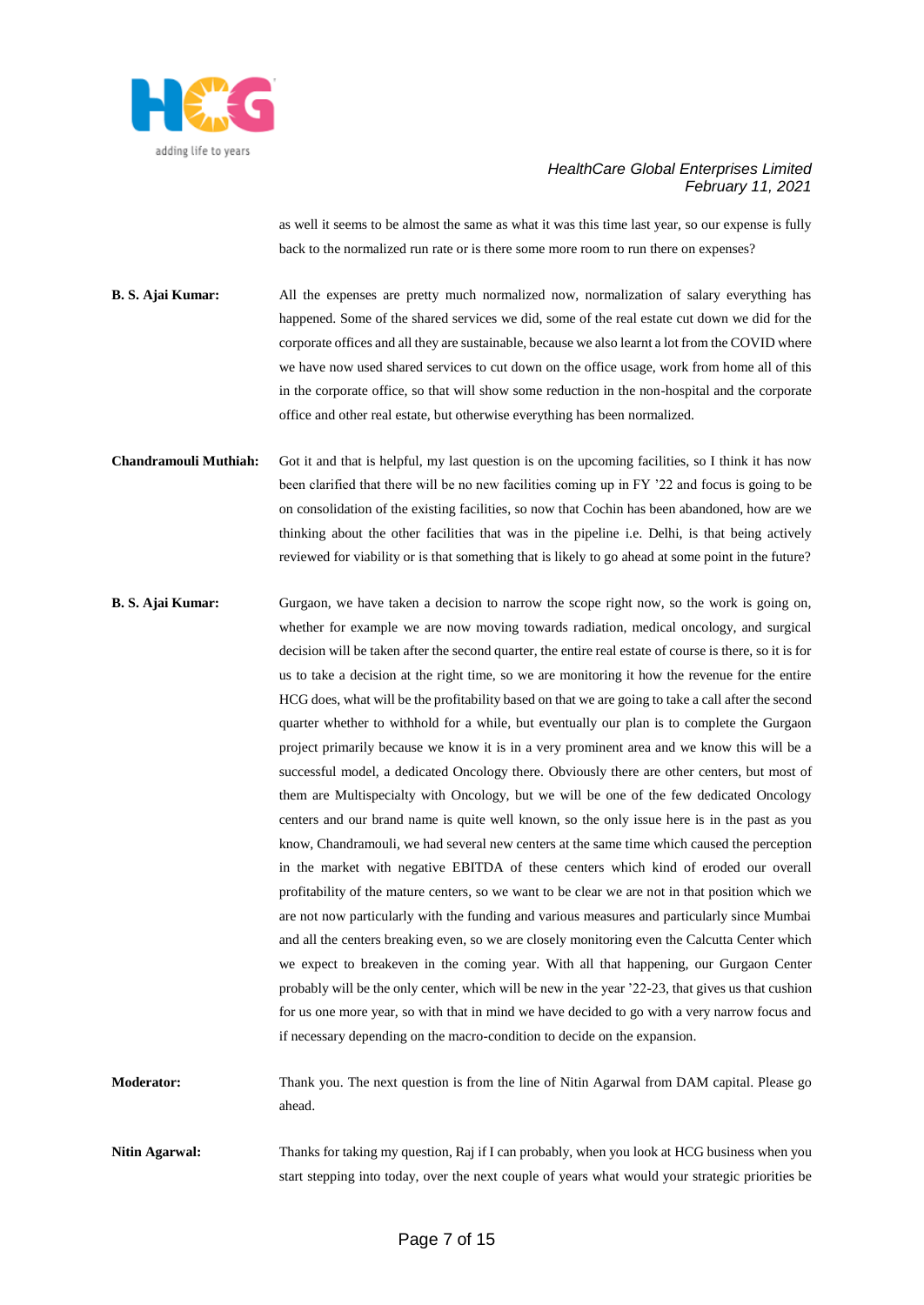

for the business, what would be the key milestones for us to sort of watch out for from your perspective?

**Raj Gore:** As I mentioned earlier, we are in a consolidation phase right now. Our focus is to get the new centers to breakeven and get to a profitable level and then you know commission the remaining new centers that is in the pipeline. It is too early for me to comment on more than that. I would like to spend more time talking to our clinicians, our hospital operators before I can make more definitive comments on anything else, so that is the plan right now.

**B. S. Ajai Kumar:** Nitin, to be fair this is only the 11<sup>th</sup> day for Raj.

**Nitin Agarwal:** Doctor, now when we look at the business with whatever traction that we are seeing and some normalization coming through post COVID, I mean what is your assessment these new centers, by when do you see bulk of these getting to a breakeven stage for us, where is the drive of these centers begin to ease out significantly for us at what point of time?

**B. S. Ajai Kumar:** As I described earlier Nitin, the major thing which was driving the negative was our Mumbai, now all the centers of near breakeven. As I said even our Nagpur as well as South Mumbai in the verge, and Borivali the bigger one has definitely broken even, so this is very positive and among all the centers at this point, Calcutta actually is doing better. We expect in the fourth quarter of this New Year, fiscal year they will breakeven and we expect somewhere around the second quarter, the Jaipur unit to breakeven. With that, we will not have any negative units at all and even the negativity in Calcutta and Jaipur are coming down significantly, so the impact as our revenue ramps up in our matured centers and ramp up of revenue happens in our Mumbai centers, our Mumbai centers are doing remarkably well as we said and particularly even our South Mumbai Center within a short period of time it has broken even and our Nagpur Center also has almost done significantly better in the revenue as we discussed, so all of these are positive factors with this and the fact we are not going to do any new projects, we want to consolidate, we will be positive and I just want to say our vision for the next few years is apart from Gurgaon is to really bring up to speed of the new centers, we have a very strategic Center in Mumbai, both the centers, one is the dedicated Oncology Center. In Mumbai, we are the only private dedicated Oncology center, so certainly there is large opportunity in fact our radiation load is near capacity in Borivali. We are also very soon once we assess, we may amount the second unit there, so we expect good ramp up in our Borivali Center particularly bone marrow transplant and other things we are doing there.

> The surgical revenue has also increased, so also in South Mumbai, once the international market opens, we will see significant footfall of international patients in these areas, so all of these are positive. Even Kolkata, our radiation load has increased significantly in the last few months. Even in the COVID period we did extremely well. If that is a future indicator, definitely it is very positive, so we are looking at some of these and we want to consolidate and make sure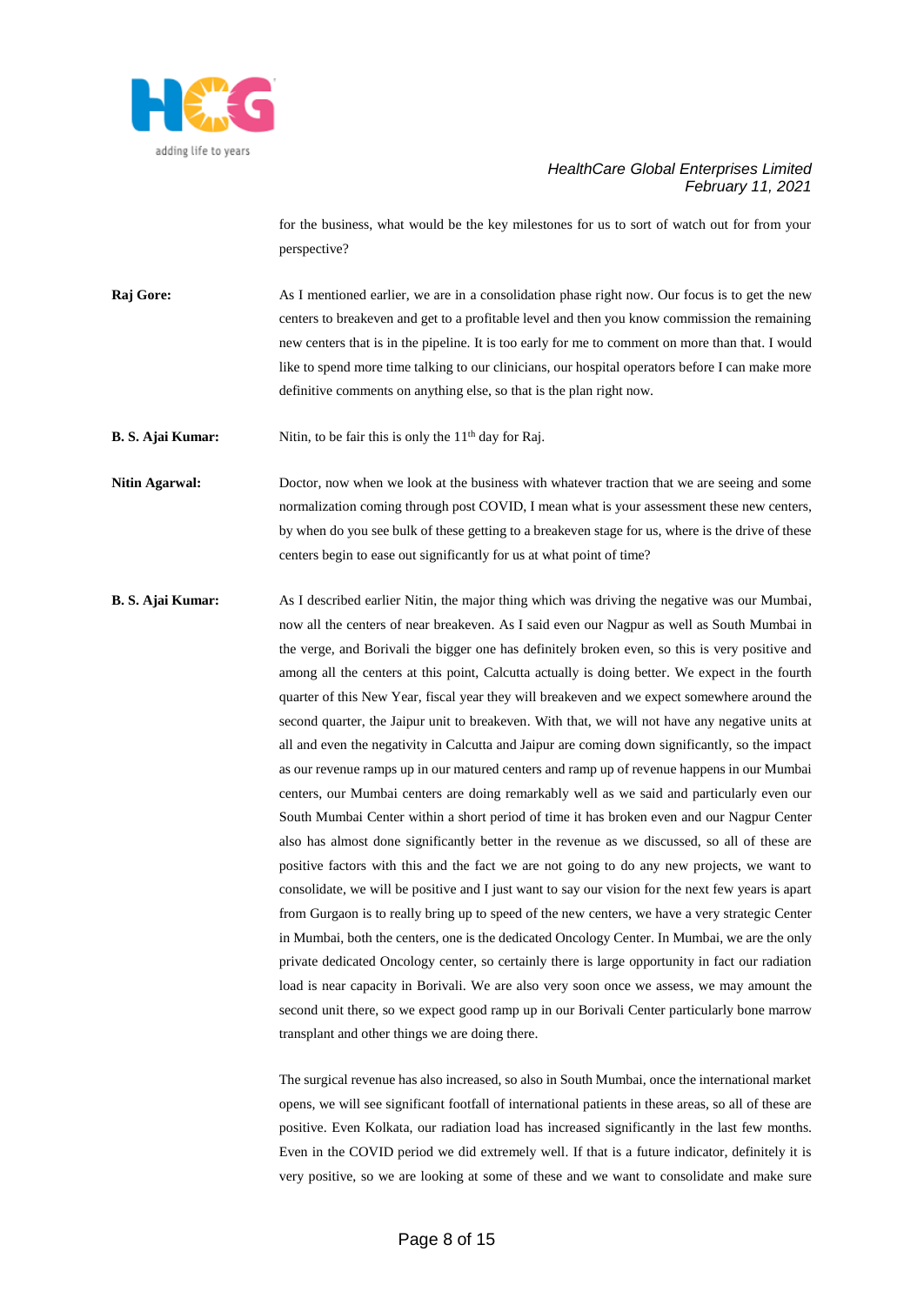

these prime centers in premier locations have come to the capacity utilization and they have become the drivers with that and what actions we have taken even in our Center of Excellence is what we want to focus and then future you know at this point we are not looking at any new centers, that is why that will give us enough time to build these centers. For example, in Vijayawada we have already taken measures to make it like a Center of Excellence also with bone marrow transplant and other units and the new unit is being installed, so all of this will be positive for the existing centers and revenue drivers.

- **Nitin Agarwal:** Thanks that was helpful, and Doctor just broadly speaking post COVID have you seen anything of a very from structural perspective, any fundamentally positive about structural changes in the landscape for our business, anything that you have seen has changed or changing in the post-COVID world?
- **B. S. Ajai Kumar:** As I told you, we are seeing domestic footfall increasing very quickly and as I said jury is still out on that, but if it is a sustainable model, what it clearly indicates is people, A, people may prefer to go to some of our Tier-2 centers rather than travelling to, B, big cities, I think that reorganization will happen. Number two, people may prefer because of COVID access Center of Excellence like ours rather than going to other smaller centers for a disease like cancer and knowing the COVID infection and all, so this is what we are kind of analyzing the data, so for example even entire COVID period, why did our Mumbai Center actually have shown growth? Even Nagpur Center shown a growth, our Vizag, Oncology center has shown a growth whereas other centers there was dip down in across what they have reported, so these are all some positive signs for Oncology, so maybe consolidation of Oncology and people, patients may prefer to come to Onco centers in future, dedicated Onco centers and as you know, really we did not have any COVID patients at all in our Onco centers, we did not show. All of this will be positive and we also participated in plasma convalescent therapy, we did lot of research and HCG now today has been known not only as a service provider for also researcher, which adds value for a patient.

When a patient looks at what kind of center they should go, what is the main thing, four things they look at. One is proximity, two is if I can afford I want to go to Center of Excellence what is the Center of Excellence offering, is it offering only treatment technology, we are there, is it offering, does it do any research, we do cutting-edge research, does it do any academics, we do cutting-edge academics we publish, so all of these ingredients necessities are met for the patient, so that is what and particularly in the COVID period, we also learnt that we can do the videoconferencing. We have become now masters of videoconference, I myself on the Tuesday clinic I do lot of the videoconference and access patients across India and abroad and patients love it. They do not have to travel and one of other things, in five minutes suppose the patient comes with a complicated case let us say in the home or in our clinic, I can beam in the experts in radiation, medical oncology, pathologist, radiologist, every necessary doctor within minutes, discuss the case, and given an opinion in 15 to 20 minutes that happen and review the pathology, this was never happening before. How do you physically get all these people together, now we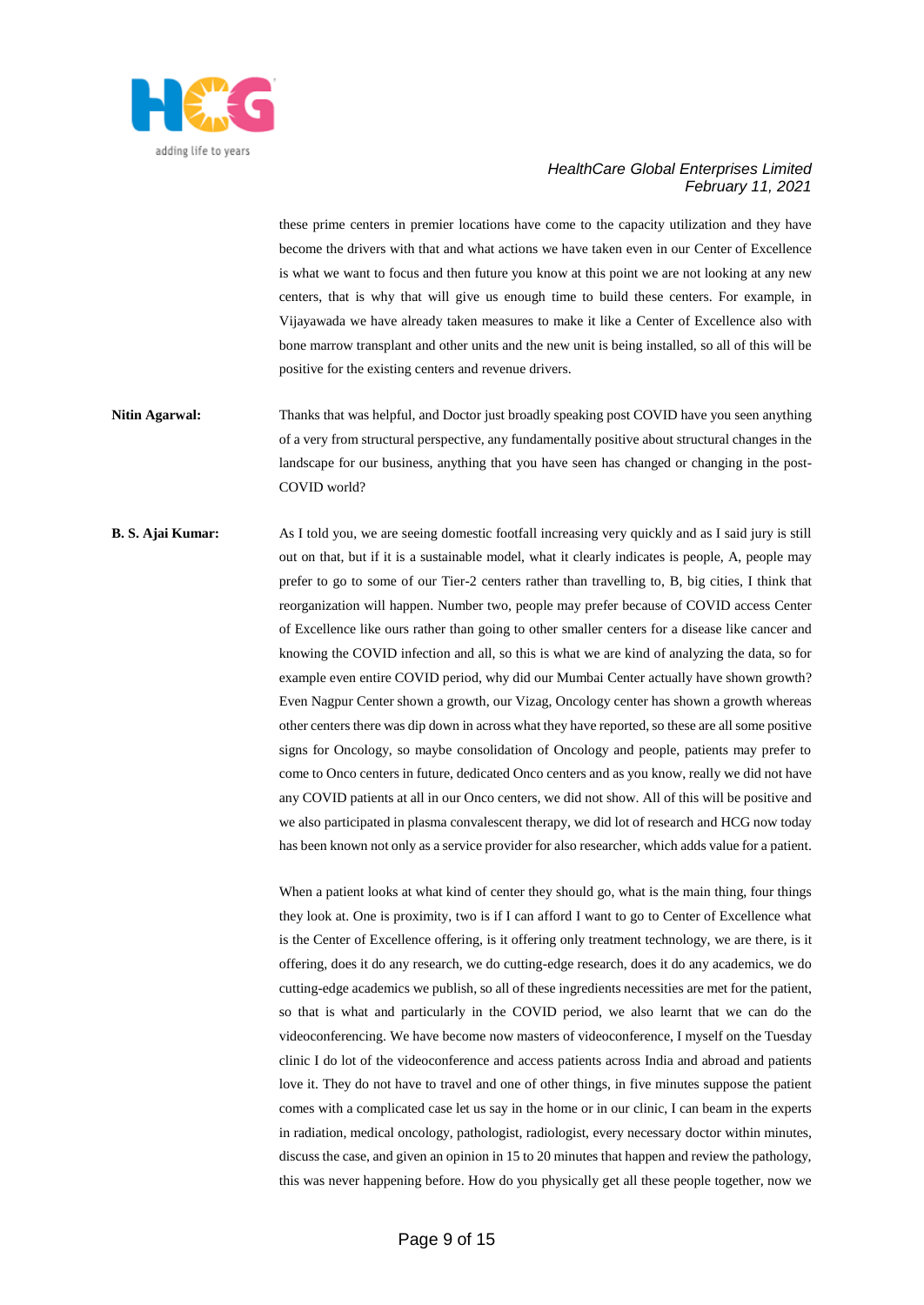

can beam with the Microsoft teams, it is phenomenal, so we have learnt this art of managing the patients even though they are away and the patients love it, suppose a patient in Kolkata or Angul wants an opinion from our main Center of Excellence, within minutes we can put together and make it happen, so this I believe is a game changer.

- **Niraj Didwania:** Nitin like Dr. Ajai spoke about the structural benefits that our model could see because of the standalone cancer care and also because of the penetration in Tier-2, Tier-3 and the access that has been created, one of the other things at a macro point that we may see is also that because of the delays in Oncology cases either be diagnosed or treated this could also create a pent-up demand because of the lockdown lot of the cases that were supposed to be diagnosed would have not got diagnosed and would have got delayed, so that is another point but we have to see that happen going forward.
- **Nitin Agarwal:** Doctor if I can squeeze in a last one when we now look at the business, the Oncology focus, core Oncology business remains pretty much the focus as a business going forward that leaves us broadly two- three pieces, outside of Oncology care, so there is obviously there is this Multispecialty hospital and then there is Milann, how are we looking at these three pieces now going forward?
- **B. S. Ajai Kumar:** Regarding Milann I have made several announcements in the past that we are looking at area at some point divesting Milann. We have now got in Mr. Shailesh Guntur who was heading North Karnataka and Andhra, he is now also leading Milann as CEO. With that, we expect we are seeing some positive growth happening in the next year. After that we will take a call, our strategic committee will take a call on when to divest Milann, certainly that is in our cards to do that. Regarding Multispecialty as you know we have had Multispecialty hospitals in the beginning particularly in Ahmedabad our Multispecialty is doing very good and Bhavnagar we took a Center of Multispecialty and now it has been mostly Oncology, it is a Multispecialty hospital with a strong Oncology and we have really a hospital which was closed we turned it around and Rajkot also we have a very great opportunity of Multispecialty with Oncology, so our goal here is really not to go into Multispecialty in future and strategically we are discussing what to do with existing Multispecialty, which at the right time we will make announcement, but we want to focus and make sure we bring them up to the capacity utilization level and then decide what to do with those. Meanwhile, our future focus definitely will be on consolidating and growth of Oncology.
- **Nitin Agarwal:** Okay Doctor, thank you, it was helpful. The last bit on Strand, you probably did not, how are you thinking about the Strand investment?
- **B. S. Ajai Kumar:** Strand as I said you know it is, we are about 38.5% owners when we did our cashless we did that. It has been very successful, Strand also has an investor named Quadriaas a financial investor, at present Strand is positive in terms of EBITDA monthly. We did make small error in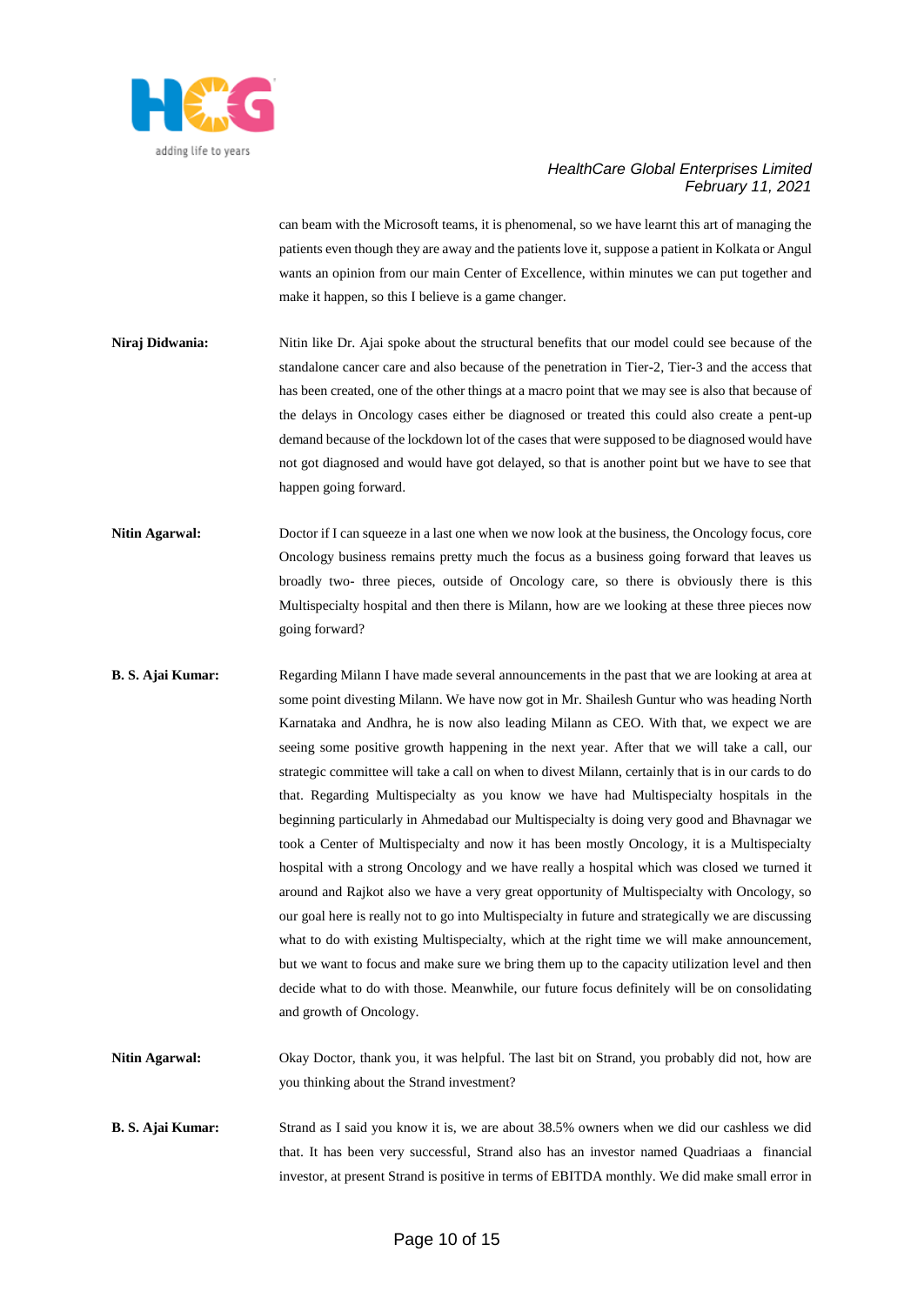

acquiring Quest, we have now disengaged with Quest, with that and the research, R&D work we do has been growing significantly 30%-35% year-on-year with a good EBITDA margin and our diagnostic CDX is also growing. Now as you know, Nitin, the future of Oncology care is genomic driven, it is very specific to the patient care and we are a leader, just to give you example there is 500 gene sequencing, we are the only ones in India doing collaboration with Illumina, so we are at the higher, like foundation medicine is better than foundation, so we have reached a point where HCG in collaboration with Strand can offer some of these platforms, so the growth for both research division and the diagnostic division for Strand is very good and we are also looking at it how we can use, work with Strand and create a strategic alliance in future and in our strategic committee we have been discussing, if any decision is made, definitely we will make sure it is intimated.

**Moderator:** Thank you. The next question is from the line of Shantanu Basu from SMIFS Limited. Please go ahead.

- **Shantanu Basu:** Good Evening, thank you for the opportunity. Now, I understand that in the next three years, you would be on a consolidation mode both in India as well as in Africa, but beyond three years I just want to understand what are your plans for expansion in Africa, so if you could share that, that would be very helpful?
- **B. S. Ajai Kumar:** Right now our plan in Africa is we have center in Nairobi and we are strategically working with CDC, we are redefining the roles particularly after the new investor has come. The clarity will be given possibly at the end when we do the fourth quarter results at that point, so I will not comment much on Africa, the three year plan. Certainly, I will come back to this at the time of the fourth quarter results all year talking about yearly results and what will be the direction for Africa in the future, so I will do that at that time if that is okay with you.
- **Shantanu Basu:** Okay fine, and with regard to your expansion in India post three years would you be looking at more sort of tie-up with, expansion in Tier-2 and Tier-3 cities, would that continue?
- **B. S. Ajai Kumar:** What we are looking at is really, we do not believe in the implant model. Our model is very clear, we want to be freestanding Oncology service, that is how we have grown and that is if you look what was our revenue in 2007-08 and now the significant growth has happened because we have started dedicated cancer centers and we have phenomenal assets like assets like what I talked about in premier areas in Mumbai and South Mumbai and Gurgaon, so all of this what we are looking at to build a capacity on this new centers, at some point these new centers will become mature centers, so we want to reach 60%-70% capacity and work hard on that instead of going for new centers. Also from the past experiences, we have a question about perception, about HCG that whether HCG will take more debt versus new centers, negative EBITDA all of that we have also learnt lesson from that. We want to make sure we are as they say cash is the king, we want to make sure we have significant free cash and use that free cash and whatever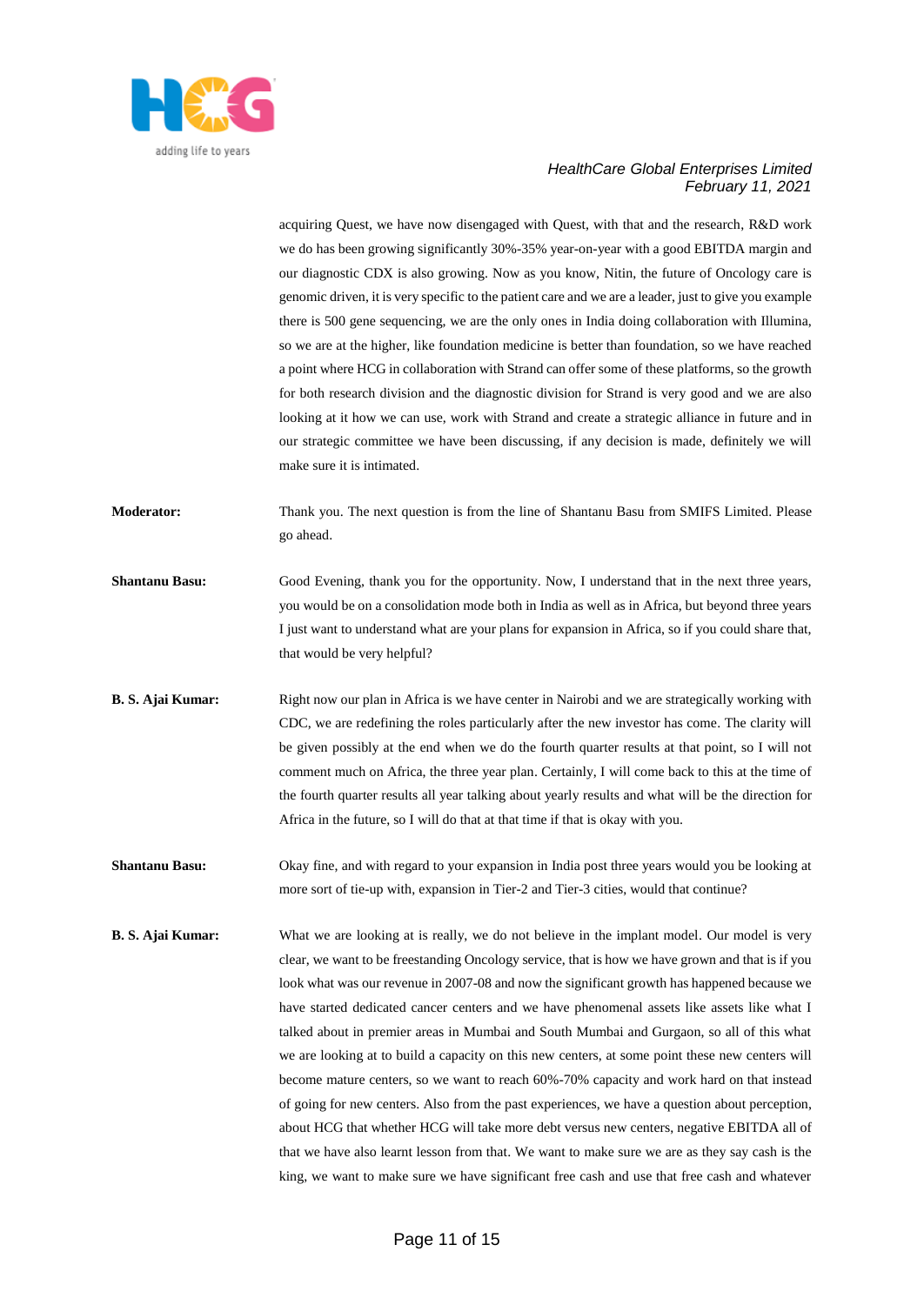

for future development so that will take us two to three years because we are definitely going to be cash positive next year and we have deleveraged significantly, so let us our team is now focused on working, bringing all the centers to capacity utilization and existing centers of course if there are some opportunities like O&M opportunities where not much CAPEX investment, we will certainly look at in a strategic way, not in an opportunistic way. With this, we will take a call in the next year. Of course this depending on our performance and the macro situation, year from now obviously we will look and see whether we are following the same strategy, but at this point, this is our strategy.

**Moderator:** Thank you. The next question is from the line of Kunal from Edelweiss. Please go ahead.

**Kunal:** Good Evening, Sir if I have to breakdown the recovery in your business, so has all the businesses recovered at almost a same pace or as per expectations like Medical Oncology, Surgery, Radiation or there are some which are still lagging and you expect it to improve in the coming quarters?

**B. S. Ajai Kumar:** Yeah, it is a good question, see in Oncology majority of the patients who were receiving chemotherapy pre-COVID that number would continue because chemotherapy is an ongoing for it could be for six months, eight months, one year, for metastatic cancer it takes longer, so that provides a continuation of the base. It may not add new patients, but that affect will not be know for several months, so Medical Oncology has taken a dip now because of the new people, new patients have to come on in, but it sustained itself during the COVID period because of the continuation of existing patients. Regarding surgery that is the first port of entry for majority of the cancer patients is surgery, so we are seeing now surgical numbers as I mentioned are returning to normal, so even in cities where we have Center of Excellence that is a good indicator that following this, the radiation and medical oncology will come. The laggard if at all has been radiation because the radiation is not an ongoing treatment, it is done for let us say four weeks or six weeks and treatment is done, they do not have to come back repeatedly, so whatever patients were there on radiation in the COVID period, they completed treatment and done so new patients coming on got delayed because they did not come for surgery and other things, so because of the delay, we saw a downward trend in the radiation patient as expected, but surprising thing was in our Tier-3, Tier-2 cities we did not see that much drop because people started coming for radiation near their home town, so that was one thing we observed whereas in city like Bangalore or Ahmedabad certainly there was a drop, but now the catch-up is happening and as we said in the December certainly and January certainly it happened, our revenue when we do at last quarter you will see that showed a good improvement, so all of that I think is indicator that all the factors on, all the different verticals are coming together as pre-COVID period except as I mentioned the international patients contribution is only one third and we expect that to improve in the last quarter and particularly first quarter of next year.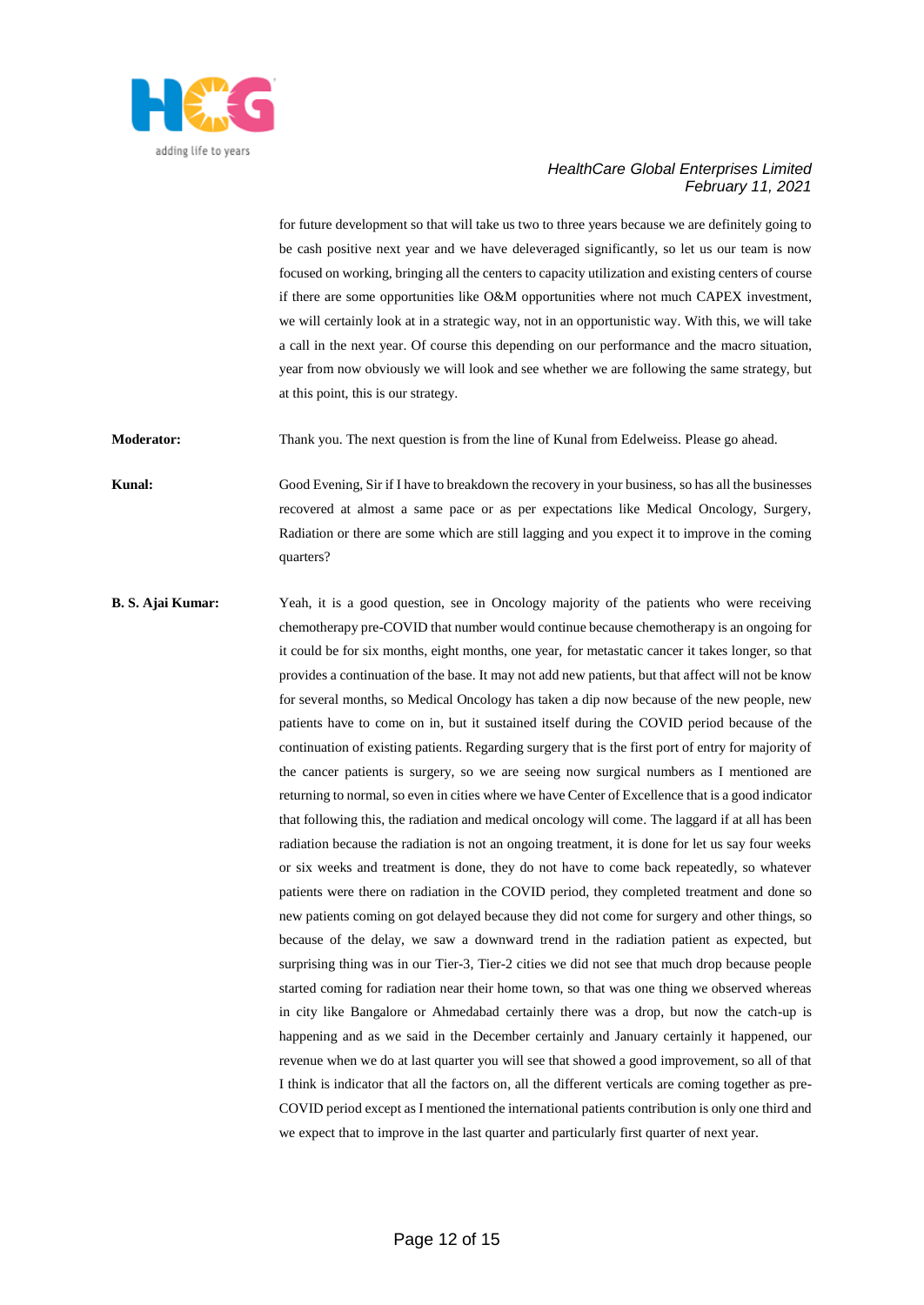

- **Kunal:** Sure Sir, if I were to put a rough number to it so it would be fair to say that by the end of December around 100% of Medical Oncology, it is at 100% of pre-COVID levels, maybe radiation is at about 60%-70%?
- **B. S. Ajai Kumar:** You are asking about December '21?

**Kunal:** No, actually I am speaking about December this quarter?

- **B. S. Ajai Kumar:** No, last year certainly the Medical Oncology was not back to normal because the new patients coming in were not there and whereas surgery was coming back to normal as I said about 80% to 85% surgery. Radiation was about 85, but Medical Oncology was about 70%-75% because the new patients who started Medical Oncology still not ramped up who was diagnosed with cancer, they have not ramped up and one of the other things could be the Medical Oncology patients because of the travel restrictions they are going to the nearby places whereas in our Tier-3 yes, they have all done well, but particularly our main centers, the Medical Oncology has been little bit of a laggard, but picking up rapidly and international patients are not there, so that is another. Domestic is definitely better, but international has to pickup.
- **Kunal:** And maybe if you can share some guidance on how we should look at FY '21 for each of these businesses?
- **B. S. Ajai Kumar:** FY '21 I think going forward, we will be on a quarter as you know we do not give actual numbers, but we think certainly there will be a significant growth compared to FY '19 and '20, and of course '21 we have to little bit discount, we are not going to talk about it because of the COVID and lot of situation as you all aware what happened, so our whole comparison will be to the previous year to that and we do think a significant growth will happen both in terms of revenue as well as our EBITDA and we are going to obviously look at the international as one of our things which we are concerned, but we see definitely significant improvement going forward.
- **Kunal:** Sir in one of the slides you have given a breakdown by centers, Andhra has shown a quarterly decline both in ARPOB as well as operating EBITDA, so I know Q2 was very strong for Andhra but any particular reason or this is more like a ongoing kind of a margin that we should expect?
- Ashutosh: This is primarily due to some structural changes by Government, so earlier there was no committee formed by Government to give pre-authorization to the Government patients, now they have put up on committee which is taking about two to three days longer and it is coupled with the higher chemo therapy in these regions which is resulting into higher occupancy and resultant lower ARPOB.
- **Kunal:** Okay, so this is more like normalized kind of a number?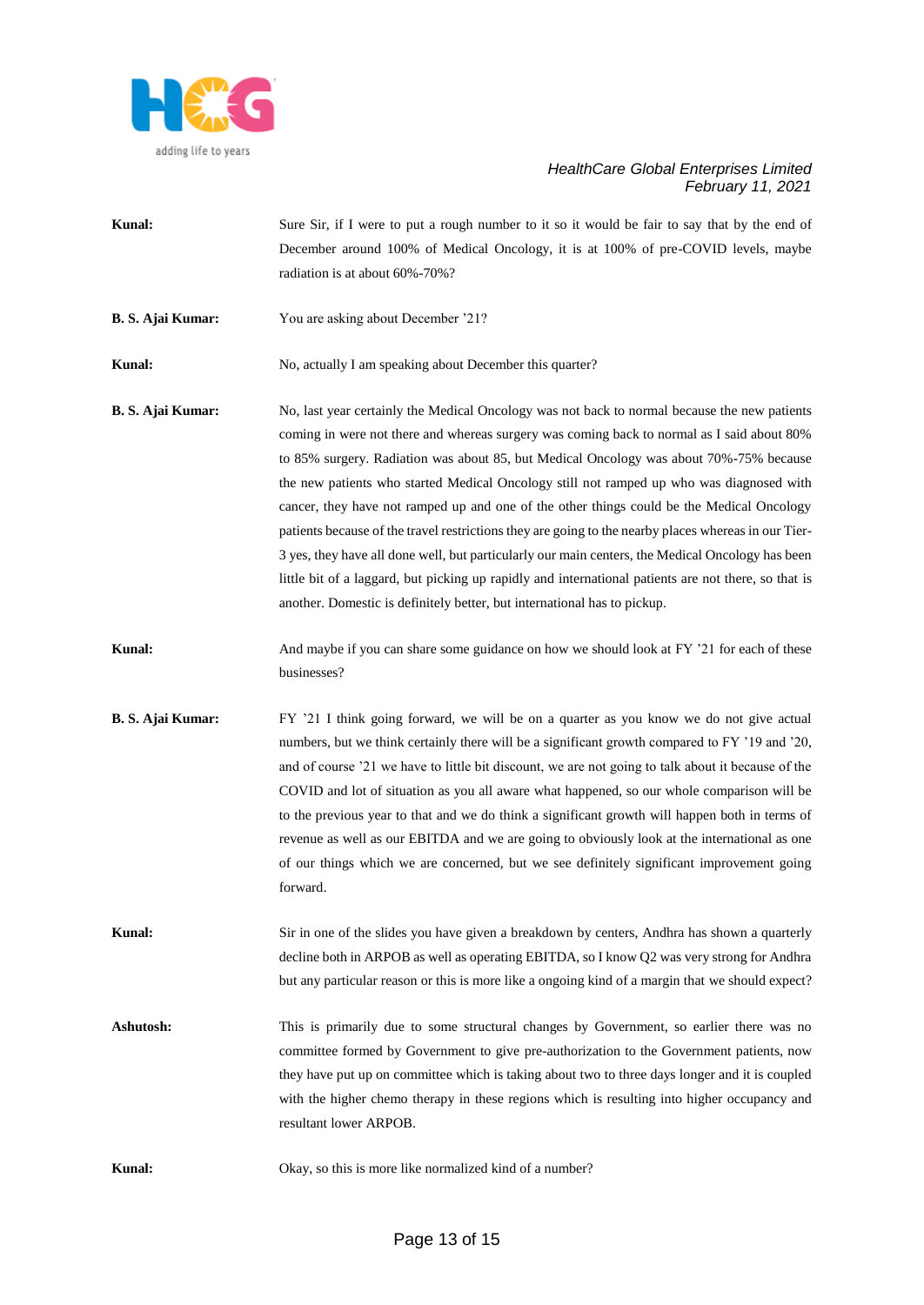

| B. S. Ajai Kumar: | I think this should normalize going forward. |
|-------------------|----------------------------------------------|
|                   |                                              |

- **Kunal:** Just one more question if I can squeeze in, Sir you did say that you will aggressively pay down debt once we get cash flow positive, so any sort of maybe guidance you would like to give for FY '23 or so where we should see the debt levels?
- **Srinivasa Raghavan:** As we generate cash flow, we continue to kind of trying to bring down the debt, we are looking at deleveraging to a point where we are at a debt to EBITDA of about 1.5-1.75, I think that is the kind of range we are looking at.

**Moderator:** Thank you. The next question is from the line of Joe Samuel from Geojit Financial Services. Please go ahead.

**Joe Samuel:** Good Afternoon Doctor, my question is regarding the discontinuation of the Kochi project, could you just elaborate as to what was the reasons for that, I think you briefly mentioned that at the start of the call, but if you can just may be a little more elaborate as to the reasons for that?

**B. S. Ajai Kumar:** Kochi has a long history and years ago we were very positive based on the location. We worked with the owner who is also a contractor who said who will complete. Unfortunately, after the first year, he ran into some issues and he could not complete. Then he came to us and then we said we will try to complete, but the last year as you know with the Pharma issues we had and then came the COVID, a lot of things happened by which we could also not and he said he will do it himself, but again it got delayed, so with all these things happening, significant delay and with the new investor coming, we did a deep analysis of Kochi. We felt if you do and also the macro situation environment has changed in Kochi with more centers and we looked at all that, we did a business analysis and we thought for us to become positive with the investment required and when to expect the return and what all will be the issues we will face including hiring the right doctors, what was planned four or five years ago and now obviously changes a lot and doctors and some of the hospitals on their own which were not there in Oncology starting, at that time because the HCG was coming, they were not going to, now with the delay they started oncology, so we felt for us to capture the market as what we had originally planned and going to maybe difficult and so we thought we had better opportunities to consolidate like I said and do other things, so that is the reason we decided to abandon at this time.

**Joe Samuel:** Thank you Sir for that and just another question, sort of pre-COVID regarding your international patient, so from where did most of these patients sort of come from before?

**B. S. Ajai Kumar:** In our model East Africa and West Africa have been the major contributors along with some contribution from Middle East and as you know we have a center in Nairobi, a cancer center which we acquired, so with that base we cover Kenya, Tanzania, most of the areas around it including of course Nigeria and West Africa, so most of the patients are coming from this area